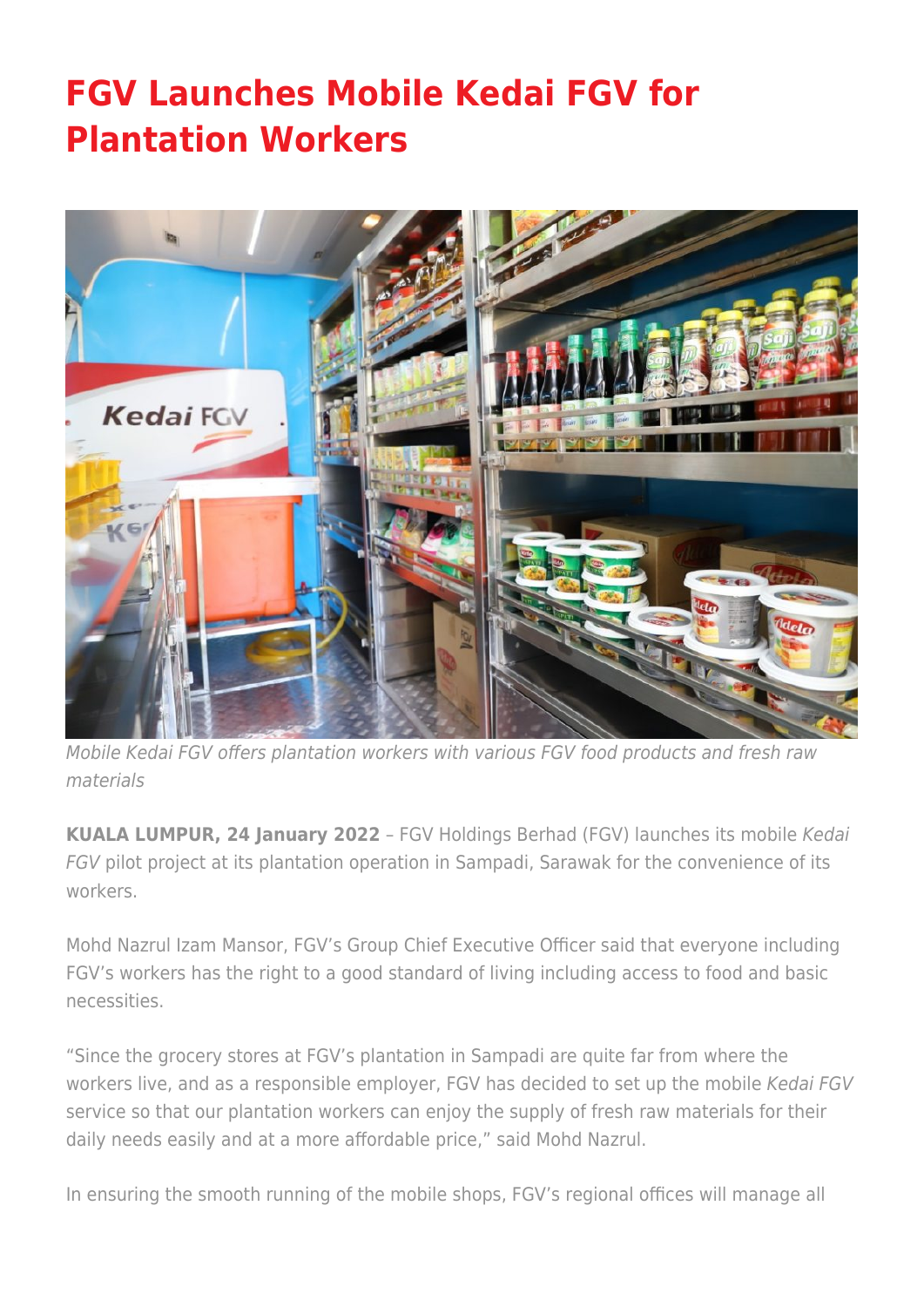related needs such as the arrangement of drivers, supply of raw materials and daily necessities as well as operational maintenance.

In line with FGV's efforts to support the Government's initiatives towards cashless transactions, all purchases and payments at the mobile shops are conducted through the FGV e-wallet application, which was introduced in 2020.

"Through the use of this e-wallet, plantation workers, especially migrant workers can manage their finances efficiently," Mohd Nazrul explained.



Dato' Dzulkifli Abd Wahab, Chairman (left) and Mohd Nazrul Izam Mansor, Group Chief Executive Officer (right) of FGV Holdings Berhad pose inside the mobile Kedai FGV

In addition to cashless transactions, the application allows migrant workers to make remittances to their families in their country of origin, purchase mobile prepaid and withdraw cash at any VISA-registered automatic teller machine (ATM), or through registered merchants. Workers can also channel any grievances or complaints through the application.

In addition to the mobile Kedai FGV, the same application can also be used in other Kedai FGV in all FGV plantation operations nationwide.

"FGV has now taken a step forward by achieving 100 percent implementation of salary payment as well as daily transactions of our plantation workers through FGV's e-wallet. This